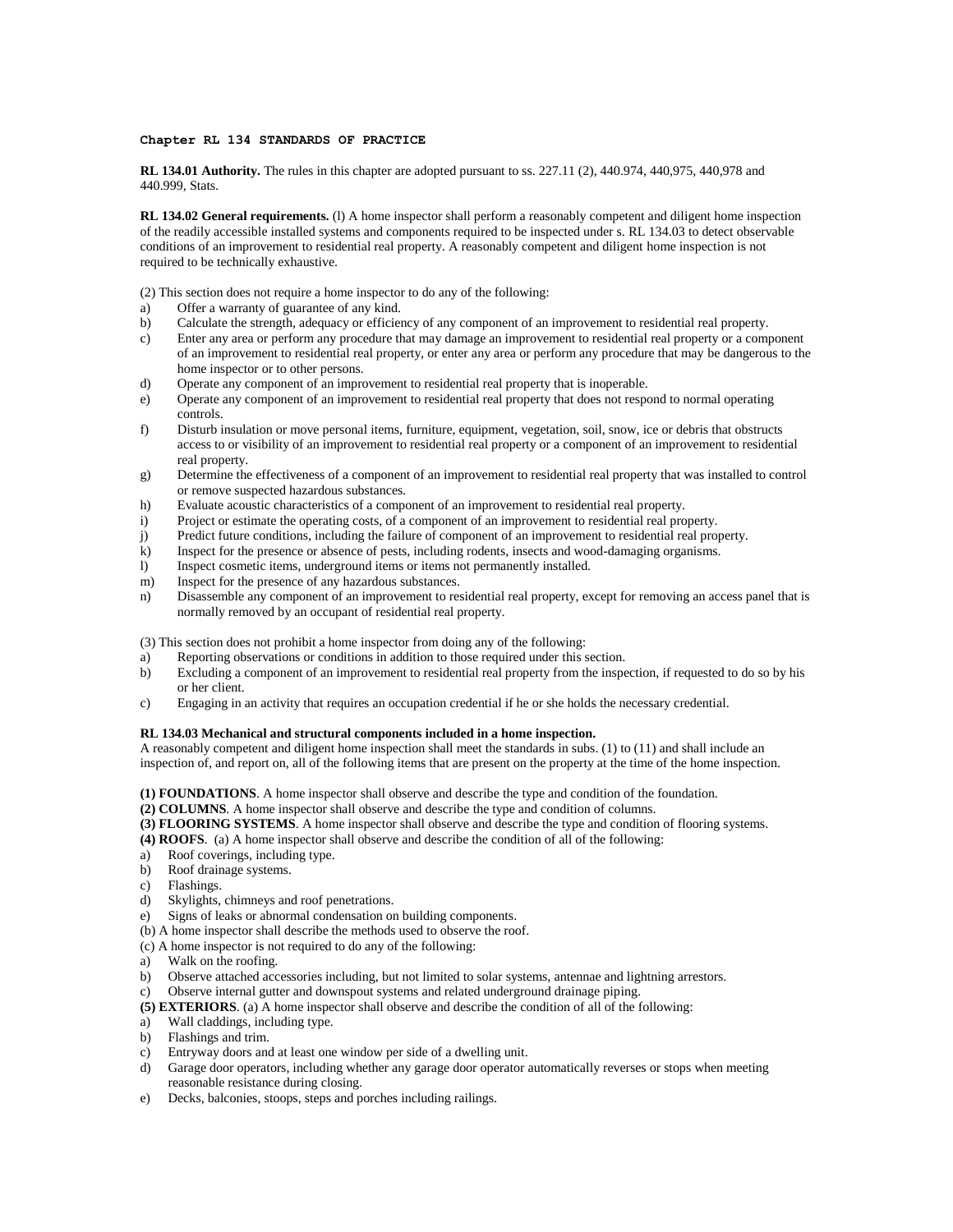- f) Eaves, soffits and fascias.
- g) Grading, drainage, driveways, patios, walkways and retaining walls that abut the dwelling unit.
- (b) A home inspector shall operate all entryway doors, garage doors, and at least one window per side of a dwelling unit.
- (c) A home inspector is not required to observe the following:
- a) Storm windows, storm doors, screening, shutters, awnings and similar seasonal accessories.
- b) Locks, latches or other security devices or systems.
- c) Intercom systems.
- d) Fences or privacy walls.
- e) Insulation or vapor barriers in exterior walls.
- f) Safety glazing.
- g) Garage door operator remote control transmitters.
- h) Geological or soil conditions.
- i) Recreational facilities.
- j) Out buildings other than garages and carports.
- k) Trees, shrubs and other vegetation.
- **(6) PLUMBING SYSTEMS**. (a) A home inspector shall observe and describe the condition of all of the following:
- a) Interior water supply and distribution systems, including piping materials, supports, fixtures, faucets, functional flow and drainage, leaks and cross connections.
- b) Interior drain, waste and vent system, including traps, drain, waste and vent piping, piping supports and leaks.
- c) Hot water systems, including water heating equipment, normal operating controls, automatic safety controls and the exterior surfaces of chimneys, flues and vents.
- d) Fuel storage and distribution systems, including interior fuel storage equipment, supply piping, venting, supports and leaks.
- e) Sump pumps.

(b) A home inspector shall operate all plumbing fixtures including their faucets and accessible exterior faucets attached to the dwelling unit.

- (c) A home inspector is not required to do any of the following:
- a) State the effectiveness of anti-siphon devices.
- b) Determine whether the water supply and waste disposal system are public or private.
- c) Operate automatic safety controls or sump pumps equipped with internal or water dependent switches.
- d) Operate any valve except water closet flush valves, fixture faucets and hose faucets.
- e) Observe water conditioning systems, fire and lawn sprinkler systems, on-site water supply quantity and quality, on-site disposal systems, foundation drainage systems or spas.
- f) Observe the interior of flues, chimneys and vents, or solar water heating systems.
- g) Observe any exterior plumbing components such as water mains or swimming pools.
- h) Determine water temperature.
- i) Determine the proper sizing, design or use of plumbing materials.
- **(7) ELECTRICAL SYSTEMS**. (a) A home inspector shall observe and describe the condition of all of the following:
- a) Service entrance conductors.
- b) Service equipment, grounding equipment, main over current device.
- c) Main and distribution panels, including their location.
- d) Amperage and voltage ratings of the service, including whether service type is overhead or underground.
- e) Branch circuit conductors, their over current devices and the compatibility of their ampacities and voltages, including aluminum branch circuit wiring.
- f) The operation of a representative number of installed lighting fixtures, switches and receptacles located inside the house, garage and any exterior walls.
- g) The polarity and grounding of all receptacles within 6 feet of interior plumbing fixtures in the garage or carport and on the exterior of inspected structures.
- h) The operation of ground fault circuit interrupters.
- i) The functionality of the power sources for smoke detectors.
- (b) A home inspector is not required to do any of the following:
- a) Insert any tool, probe or testing device inside the panels.
- b) Test or operate any over current device except ground fault circuit interrupters.
- c) Dismantle any electrical device or control other than to remove the covers of the main and auxiliary distribution panels.
- d) Observe low voltage systems, telephones, security systems, cable TV, intercoms, or other ancillary wiring that is not a part of the primary electrical distribution systems. e) Measure amperage, voltage or impedance.
- **(8) INTERIORS**. (a) A home inspector shall observe and describe the condition of all of the following:
- a) Wall ceilings and floors.
- b) Steps, stairways, balconies and railings.
- c) Counters and all sink base cabinets.
- d) A random sample of doors and windows.
- e) Separation walls, ceilings and doors between a dwelling unit and an attached garage or another dwelling unit.
- f) Signs of water penetration into the building or signs of abnormal or harmful condensation on building components.
- (b) A home inspector is not required to observe any of the following:
- a) Paint, wallpaper and other cosmetic finish treatments on the interior walls, ceilings and floors.